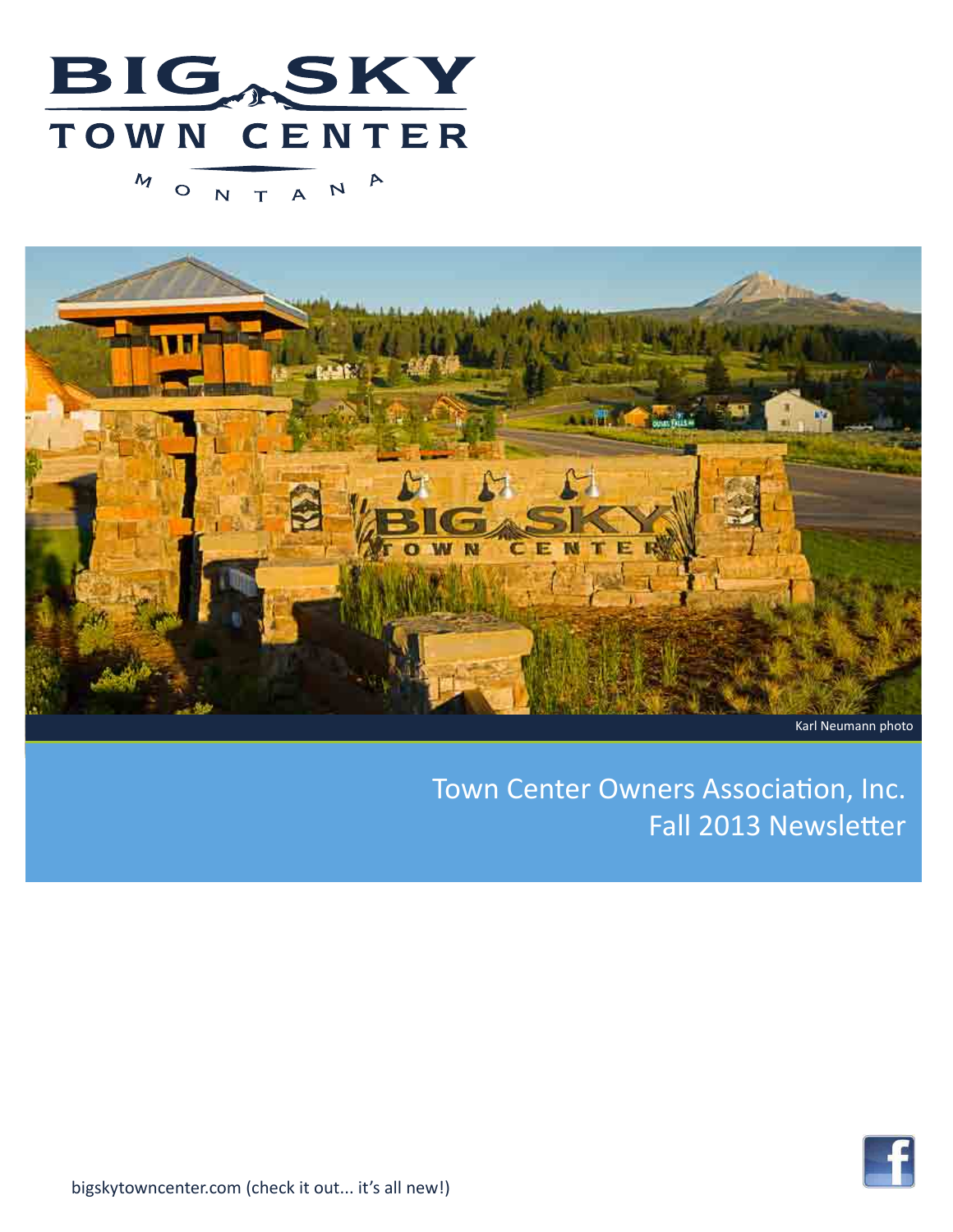

#### **ANNUAL MEETING**

The TCOA annual meeting will be held at 2:00 PM on Tuesday, October 8, 2013 at the Town Center's new Sales Office in Town Center, 33 Lone Peak Drive, Suite #204, Market Place Building. Included with this newsletter is an agenda for this year's meeting, a proxy (if you cannot attend), and your assessment.

#### **RECYCLING**

Recycling is a great way to cut down on the waste in landfills. While we do not have the luxury of curbside recycling here in Big Sky, the bins are conveniently located in the Town Center on Aspen Leaf Drive and they accept the following items: office paper, newspaper, magazines, plastic #1 - #7, and aluminum and steel cans. The recycling bins do not accept glass or styrofoam, so please dispose of these in your trash. recyclemt.com



Photo from the new Town Center Sales Office, the location of the Annual Meeting

### **CENTER STAGE AT TOWN CENTER PARK**

Center Stage at Town Center Park hosted the Arts Council's free Music in the Mountains Thursday night summer concert series, the 3rd Annual Big Sky Classical Music Festival, 3rd annual Big Sky PBR (2 nights!), concerts, Shakespeare in the Parks, sporting events, wedding receptions, and much more over the last year.

Excitement has continued to grow over the new park and it is becoming an important central gathering place in Big Sky.

The improvements to the park were installed and funded in 2010 by master developer Simkins Holdings, LLC, and the ongoing maintenance (i.e. mowing, irrigation maintenance, water costs, etc) is paid by the TCOA and possibly also supported by park users in the future.

The park is available for rent. Please call Ryan 406-586-9629 to reserve the park for your event or special occasion.

### **BIG SKY FARMERS MARKET**

The fourth season of the Big Sky Farmers Market saw many new vendors and enjoyed very strong attendance! Thank you for your support of this community event!

There were eight weekly markets from July 10 through September 4, and the market averaged over 90 vendors per week. Vendors come from around the valley, across Montana, and as far away as Idaho, Wyoming, and Minnesota. Live music each week was provided by local musicians and a few past favorites from out-of-state.

We appreciate everyone who sponsored or participated in the market. We feel that this has become one of the featured events of the summer in Big Sky!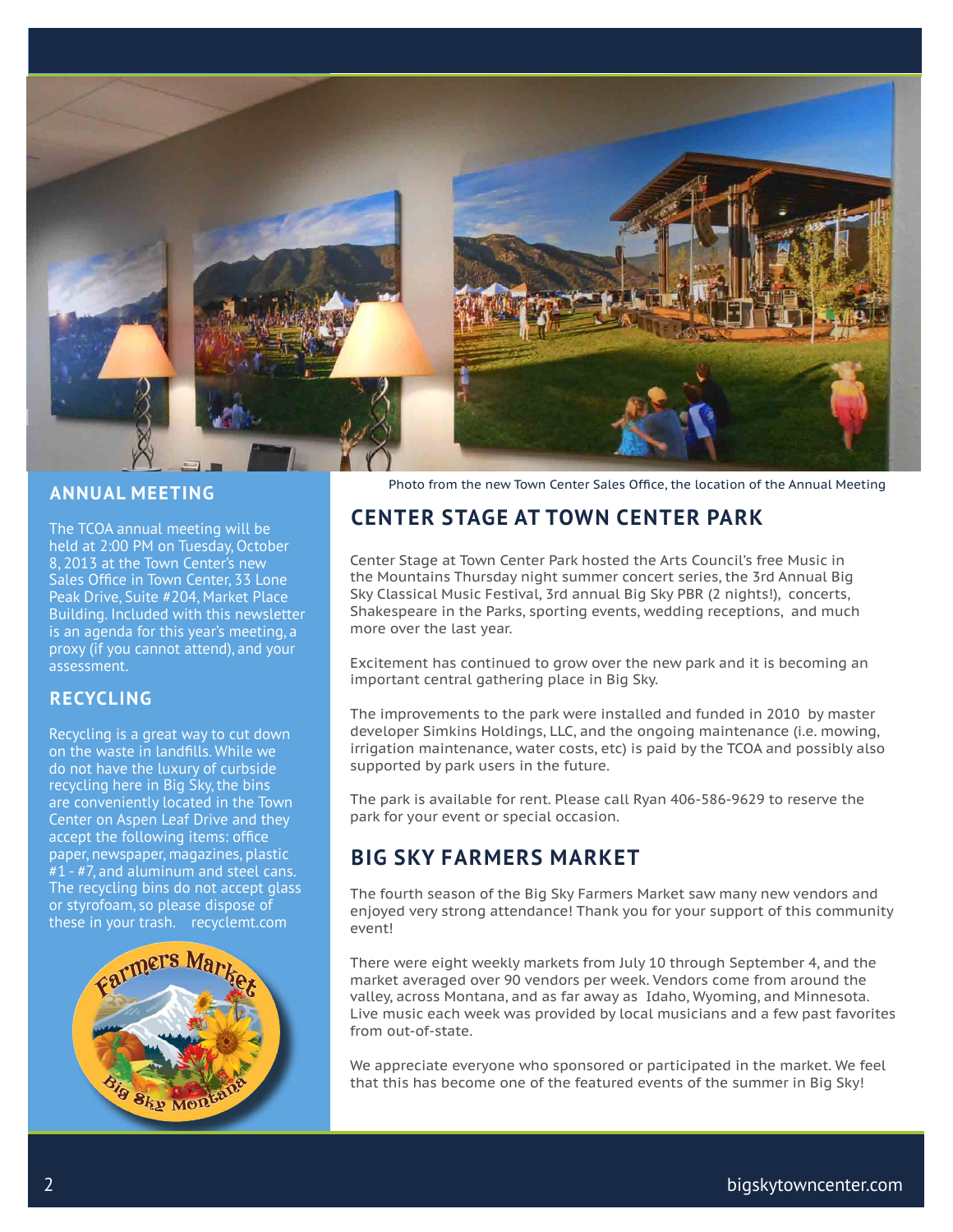# **TOWN CENTER ICE RINK**

The Town Center Ice Rink is a staple of the Big Sky community in the winter months. For a few years now, the Big Sky Skating and Hockey Association (BSSHA) has provided a high-quality outdoor open-air ice rink for public use in the Town Center. Last winter was the first season skating under the new lights, which have made it much easier and safer to use the rink after dark. The '75 Zamboni was also used for the second season and has provided high-quality ice for hockey games and public skating. The kiddie rink, always open for public skating, expanded this year to provide more area for kids to skate even when a hockey or broomball game is going on.

Increasing the number of skating events has been a big focus for the BSSHA this winter. Youth and adult hockey leagues and broomball really took off last season. The annual Pavelich Invitational hockey game is one you won't want to miss featuring a puck drop from none other than Big Sky's NHL legend Marty Pavelich.

If you have an interest in helping or volunteering with the BSSHA, of if you're a hockey player, or if you have kids who may want to play or be part of the youth program, please email bigskyice@gmail.com or 406-579-2099 or bssha. org. Thanks so much for the support from the Resort Tax, Yellowstone Club Community Foundation, donors, and volunteers!



### **NEW WEBSITE - BIGSKYTOWNCENTER.COM**

We rolled out a brighter and cleaner looking website while making it easier to navigate with less clutter. The site is mobile responsive which means that it will automatically adjust how it displays based on what size device is being used - smart phone, iPad, desktop, etc. We invite you to poke around and let us know what you think.

## **REMINDER FOR THE COMMERCIAL DISTRICT**

Our commercial (and zoning) district is divided into two areas - Neighborhood Commercial and Commercial Core. Here are two distinctions to remember:

- 1. Commercial Core (East side of Ousel Falls Road)
	- a. Allowed to have one sandwich board sign per ground floor business.
	- b. Retail shops and restaurant uses are required for a minimum of 60% of the footprint area on the ground floor.
- 2. Neighborhood Commercial (West side of Ousel Falls Road)
	- a. Not allowed to have sandwich board signs at all. Please remove them if you have them.
	- b. No restriction on the relative mix of retail, restaurant, or office.



#### **SKYLINE BUS SERVICE**

During the ski season, the Skyline bus service is your ticket to FREE, nonstop, hourly trips to the resorts and back to the Town Center. The buses accommodate skis, boards, poles, and all the gear. Ride the bus and save on gas!

Skyline will be operating their summer schedule until Sept 8 and on Sept 9 they will switch to the "shoulder season" schedule, which means two round trips between Big Sky and Bozeman (M-S until Oct 04) The link service will be M-F starting on Oct 5 and the local service will be demand-response starting Sept 9 (M-F) (i.e. call in to schedule a ride). The early winter and winter schedules will be set in early Sept. Please call or email for further details. skylinebus.com

#### **\$25 FOR TRAIL MAINTENANCE**

On your assessment, you'll see a \$25 fee for Big Sky trails maintenance. In 2009, the TCOA Board of Directors passed a resolution to assess each Town Center unit/lot owner a \$25 annual fee to be donated to the nonprofit Big Sky Community Corporation (BSCC) for the maintenance of trails in the Big Sky area. Many other Big Sky owners' associations have implemented a similar assessment. Each year, the TCOA contributes over \$2,400 to the BSCC to be used for trail maintenance.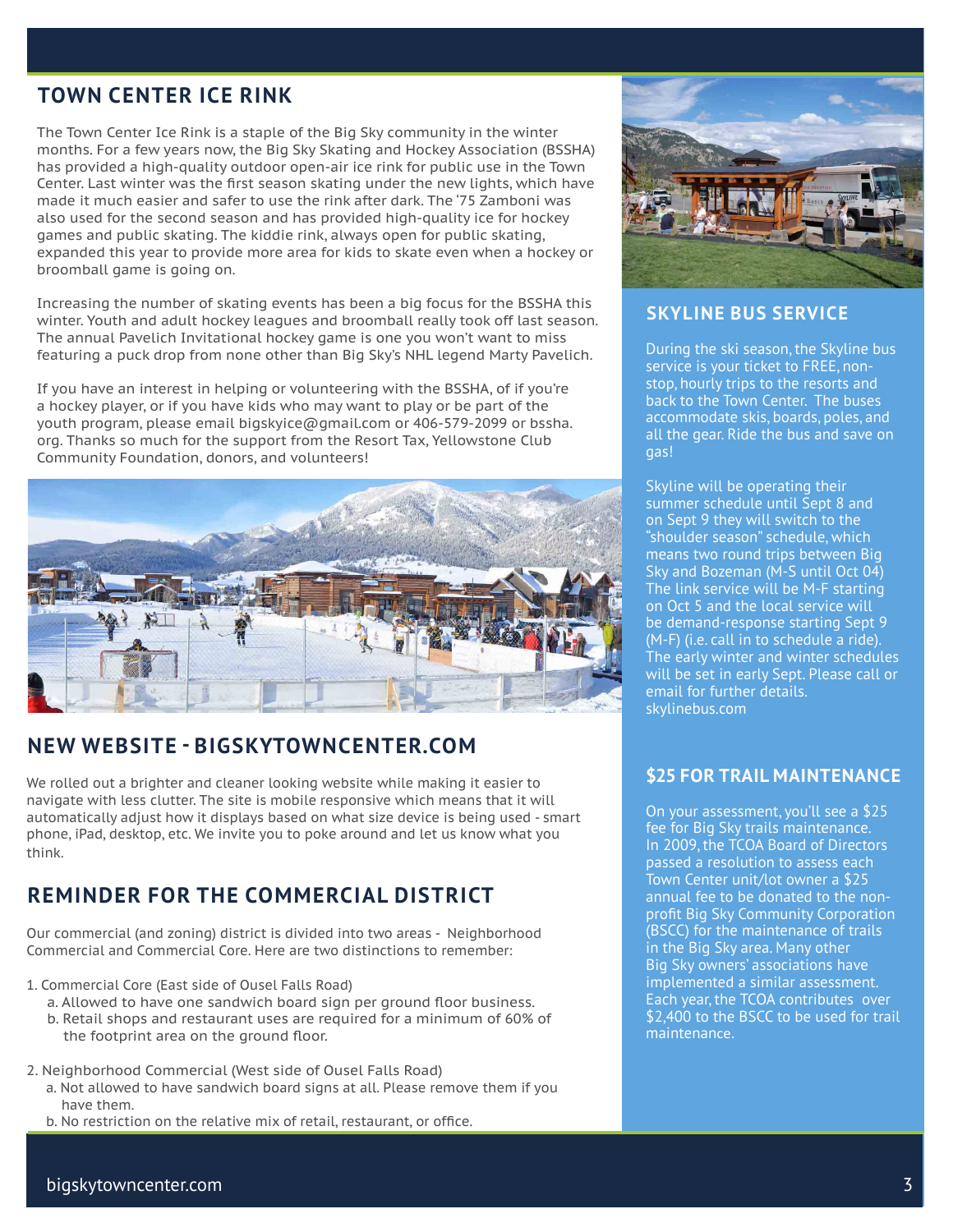### **SITE SERVICES CONTRACTOR**

We would like to thank Greg Iszler of Rocky Mountain Townworks who provides clients like the Town Center with services such as snow and trash removal, lawn mowing, banner and sign management, maintenance of parks, trails, and building assets, event set-up/ take-down, and better coordination between businesses/residents and the Town Center developers in Bozeman. Greg makes us look good 24/7/365.

Greg is not on-site 24 hours a day, but please contact him immediately should you have knowledge of any issues of concern that could cause harm or damage to people or property in the Town Center. Please keep his number handy!

### CONTACT INFORMATION

Greg Iszler Rocky Mountain Townworks mobile/text: (406) 600-4455 greg@rockymountaintownworks.com



### **NEW TOWN CENTER BUSINESSES**

#### **El Patron**

El Patron Cocina y Cantina opened its doors in July 2013 serving authentic Latin American and Mexican cuisine along with a great music lineup. Visit them for lunch, dinner, or drinks with friends. Walk-ins are welcome, good for groups, and features a sunny outdoor patio. 118 Ousel Falls Rd. 406-995-7222

#### **Spur Coffee**

Finally, a great coffee shop in Big Sky! Spur Coffee is the place to grab your fix anytime Mon-Sun 7am-1pm. They serve all of your favorite caffeinated beverages to get your body going, along with delicious organic juices, yogurt, granola, quiche, pastries, and sandwiches. This is a perfect spot to meet friends for coffee or lunch, or for a business meeting. Located in the Ousel and Spur Pizza Company space, next to Lone Peak Cinema. 406-995-7175.

#### **Architect David C. Fowler**

Architect David C. Fowler opened an office inside the Peaks Centre Building in the Town Center (behind Hungry Moose). The office will complement two other offices in Bozeman and Atlanta. A contemporary architect, Fowler has experience in both commercial and residential architecture and is currently working on several projects at all three locations. dcfarch.com.

#### **Big Sky Life & Bozeman Audi - Big Sky Showroom**

Located in Town Center's Market Place Building, Bozeman Audi offers the highest quality of all-wheel drive vehicles in the state. Audi is known for its superior handling at the altitudes we have in Montana, and Bozeman Audi consistently produces the highest level of customer service.

Big Sky Life showcases essential products for the Big Sky lifestyle, from beauty products and designer clothing, to items for your treasured pets. Big Sky Life stocks luxury products that are made locally in Montana or throughout the USA, they are sustainably sourced, organic, reclaimed, and socially responsible. Stop by to see them in the Town Center's Market Place Building. 406-995-2240 or facebook.com/BozemanAudiBigSkyShowroom.

#### **L&K Real Estate**

L&K is a specialized real estate brokerage, consulting and development firm based in Big Sky, Montana. With over 40 years of combined realty experience, the L&K team has represented over \$1 billion in transactions among real estate, consulting and development projects in seven countries. 406-995-2404

#### **RMR Group**

RMR Group's new office is on the second floor of the Market Place Building, #201. RMR Group is a company based on exceptionally skilled craftsmen who are dedicated to building homes that incorporate modern technology with traditional joinery. rmrgroup.net.

#### **Creighton Block Gallery - Private Collection Salon**

The Creighton Block Gallery, located in the Market Place Building, opened their Private Collection Salon on the second floor above the main gallery. creightonblockgallery.com

#### **Vacation in Big Sky**

You've heard of Big Sky Luxury Rentals, Yellowstone Luxury Tours, Shuttle to Big Sky & Taxi and Alpine Property Management. Now, meet the one company that unifies them all, Vacation Big Sky. From transportation to accommodation, Yellowstone Tours to care-taking, Vacation Big Sky caters to all aspects of vacations in Big Sky with the same great team and the exceptional service of each of their divisions. For more information, visit their website at vacationinbigsky.com.

#### **Winter & Company Real Estate Merges into Christies Pure West Real Estate.**

Shawna Winter and Lynn Milligan have joined the team at Christies Pure West Real Estate. They plan on maintaining their current office location next to Lone Peak Cinema, and they can be reached at 406-995-2093.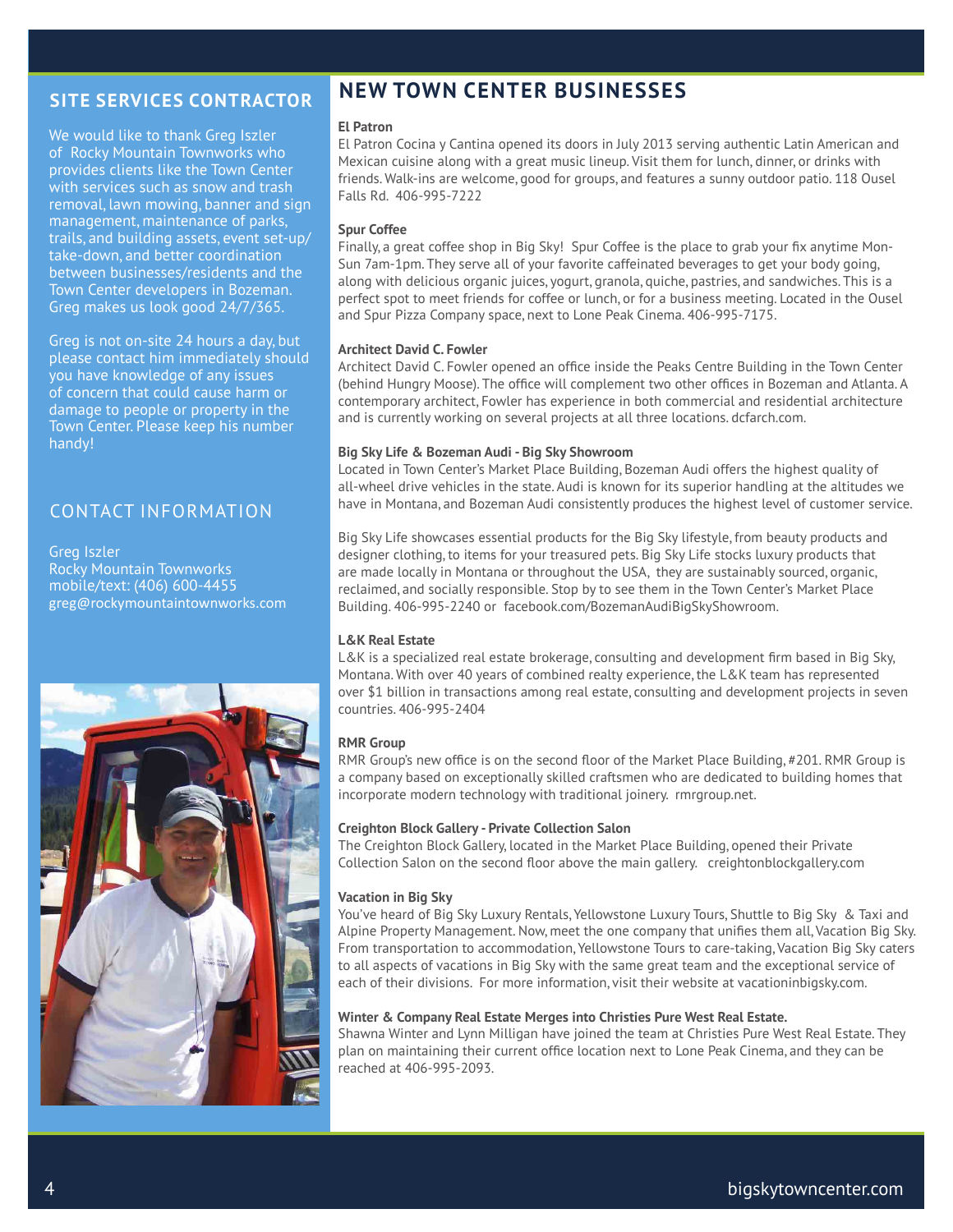# **32 TOWN CENTER AVENUE NOW AVAILABLE**



TNG Development is currently constructing a new mixed use COMMERCIAL and RESIDENTIAL building on Town Center Avenue which will be available for occupancy this NOVEMBER, 2013! There will be three retail spaces ranging from 1,250 sqf to 1,500 sqf on the ground floor, and four spacious, loft-style apartments (two 2-bedroom and two 1-bedroom) on the upper floor. Contact John Romney at (314) 359-5450 for more information.

## **BIG SKY MEDICAL CENTER TO BREAK GROUND SPRING '14**

Bozeman Deaconess Health Services will break ground on the Big Sky Medical Center in Spring 2014; the facility is planned to open in fall 2015. The Big Sky Medical Center will offer 24/7/365 emergency services with a helicopter pad for air ambulance service and a 5-bed inpatient unit

for admissions appropriate for a Critical Access Hospital. The hospital will be designed to expand to 10 beds without requiring building expansion. Medical services will include on-site diagnostic imaging featuring general radiology, CT, ultrasound, and mobile MRI compatible, Laboratory Services, an integrated pharmacy, and expanded retail coverage. Look for the new sign in the Town Center marking the location of the new Big Sky Medical Center.

Visit their website for updates: bigskymedicalcenter.com





Big Sky PBR. Outlaw Partners photo

#### **TOWN CENTER HOSTS 3RD ANNUAL BIG SKY PBR**

On Wednesday July 31 and Thursday August 1, Big Sky hosted the third annual Big Sky PBR, now the biggest event on the Touring Pro Division series. The PBR event drew about 35 bull riders from around the world! The bulls were nasty, the cowboys tough, the evenings spectacular, and the energy was electrifying - it truly lived up to its claim as the Event of the Year. In fact, the Big Sky PBR was the first Touring Pro Division event that was broadcast on pay-per-view TV! The CEO of PBR called the event, "The best bull riding I've seen in 10 years." The event was so successful that the PBR executives are discussing whether to promote the event to the big leagues - to a Built Ford Tough event! There's no telling what's next for this event, which continues to break the mold.

The event was sponsored by the Yellowstone Club, Continental Construction, Outlaw Partners, Simkins Hallin, Big Sky Town Center, and many others.



### **RECENTLY COMPLETED COMMUNITY PROJECTS**

Community Wayfinding Signage (Phase 1)

Entry Roadway Lighting





Big Sky PBR. Outlaw Partners photo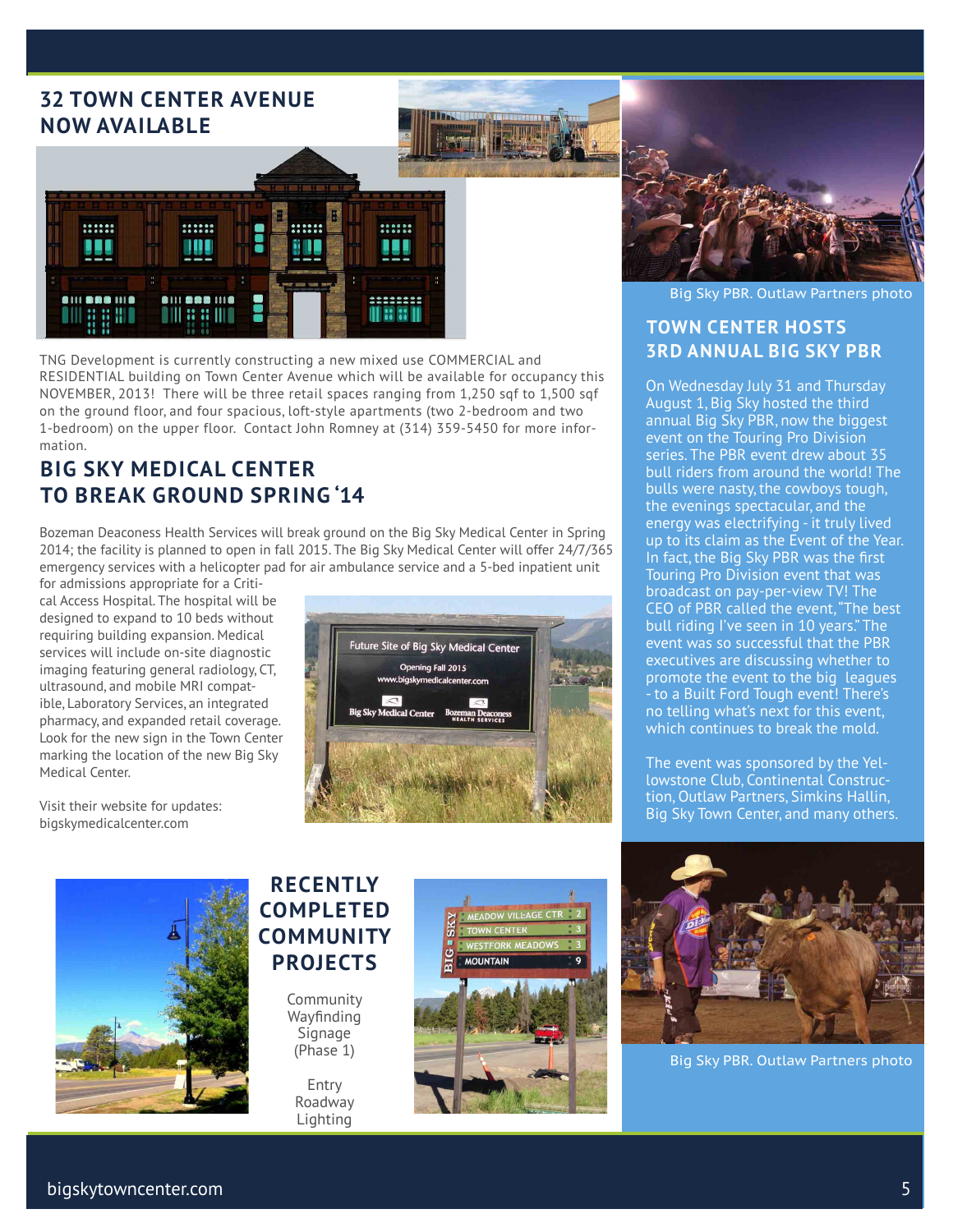### **WHAT SERVICES ARE NOT CURRENTLY PAID FOR BY THE TCOA?**

Simkins Holdings, LLC, the master developer of the Town Center project, is currently subsidizing the payroll and administrative costs to the TCOA for the following items:

- Office space, computer, internet, and telephone costs - All of the payroll costs associated with administering the TCOA, such as:

- Covenant enforcement

- Managing maintenance contracts

- Detailed architectural review and approval

 (the TCOA pays for professional review of plans)

- Inquiries from TCOA members - Mailing notices & holding

regular & special meetings

- Managing the light lease program

- Administering annual dues with accountant/CPA

- Event administration and coordination

Please remember that you're likely a member of two owners' associations: the TCOA, and your building/condo HOA.

 $\mathcal{L}_\text{max}$ 



# **WHAT SERVICES ARE PROVIDED BY THE TCOA?**

**a) Snowplowing and maintenance of all streets and sidewalks in the Town Center:** Any questions or concerns should be directed to the TCOA (406) 586-9629.

**b) Snowplowing and maintenance of all parking lots in the Commercial District**: In an effort to reduce costs and maintain consistency in the quality and timing of the snowplowing in the Town Center Commercial District, the TCOA plows snow on the parking lots in the Commercial District. Both residential and commercial assessments will fund this work, regardless of whether the property owned is in the Commercial District. Although most of the costs associated with these parking lots will be paid by the commercial building owners, some of these costs will be paid by all of the owners in the Town Center due to the benefit that the Commercial District offers to all of the Town Center owners and residents. Snowplowing and maintenance of Ousel Falls Road is covered under Gallatin County's RID 395.

**c) Landscaping maintenance, water, and electricity costs for irrigation and lighting of common and/or public open space areas and amenities:** The entire cost of the design and installation of these features is provided by the Master Developer, Simkins Holdings, LLC. After construction of these amenities is complete, the TCOA is then responsible for the regular maintenance, irrigation, lighting and power costs, etc.

**d) Street lighting:** The TCOA has a lighting lease program with NorthWestern Energy which provides for the purchase, installation, maintenance, and daily electricity for the street lights in the entire Town Center project. This lease costs the TCOA \$45-\$85/month/light (depending on location).

**e) Parking lot lighting in the Commercial District only**: The TCOA has a lighting lease program with NorthWestern Energy which provides for the purchase, installation, maintenance, and daily electricity for the Commercial District parking lot lights in the Town Center project. The lease operates in the same manner as the street light lease.

**f) Covenant enforcement and TCOA administration**: Currently, Simkins Holdings, LLC fully subsidizes the time that Town Center's Project Manager Ryan Hamilton spends on TCOA administration, architectural review, fielding questions from members, working on assessments, event planning and administration, etc. Simkins Holdings is subsidizing his time in order to provide the TCOA membership with the best value in the early stages of the project. However, as the Town Center continues to develop, it is likely that more part-time and ultimately full-time staff will be needed to run the TCOA. Covenant enforcement is very important to ensure that the Design Standards and restrictive covenants, signage plan, etc. are followed by the project developers and business owners.

**g) Events**: The TCOA's parks and streets (venues) continue to see an expanding events schedule that helps attract more people to the Town Center. Please see the events calendar on the back page and on the online community calendar on the bigskytowncenter.com.

**h) Reserves**: Reserves will be set aside for road, sidewalk, and Commercial District parking lot repair and landscape maintenance, street tree maintenance, etc. The TCOA will make every effort to keep the area looking beautiful and well-maintained. The Town Center will have wellmaintained streets, landscaping, lighting, etc., which will help maintain and enhance property values and will help keep the Town Center from looking dated (a common problem in resort areas).

**i) Trail maintenance:** The TCOA is responsible for maintaining trails as they are constructed in the Town Center.

**j) Weed control:** The TCOA is responsible for weed control in the road right-of-ways and common/ public open space areas. The TCOA sprays for weeds in May or June, with Master Developer Simkins Holdings paying for one-half of the bill for the undeveloped lands in the Town Center. **k) TCOA insurance**: The TCOA has obtained the insurance coverage necessary to provide adequate protection and insurance for the corporation, its property, its membership, directors, and officers. **l) Applicable office expenses such as printing and mailing costs, telephone, computers, etc.:** The TCOA currently splits Town Center printing costs with Simkins Holdings. Currently, all mailing costs, telephone/internet, computer expenses, etc are paid by Simkins Holdings.

**m) Accounting and legal expenses:** The TCOA's accountant is Galusha, Higgins, and Galusha (GHG). GHG administers all of TCOA's accounting, tax preparation, and assessments. Payment of the assessments should be sent to them. Legal counsel is retained for such things as drafting or reviewing park leases, park use licenses, bad debt enforcement and collections, etc. These costs are managed to provide the best value to the TCOA membership.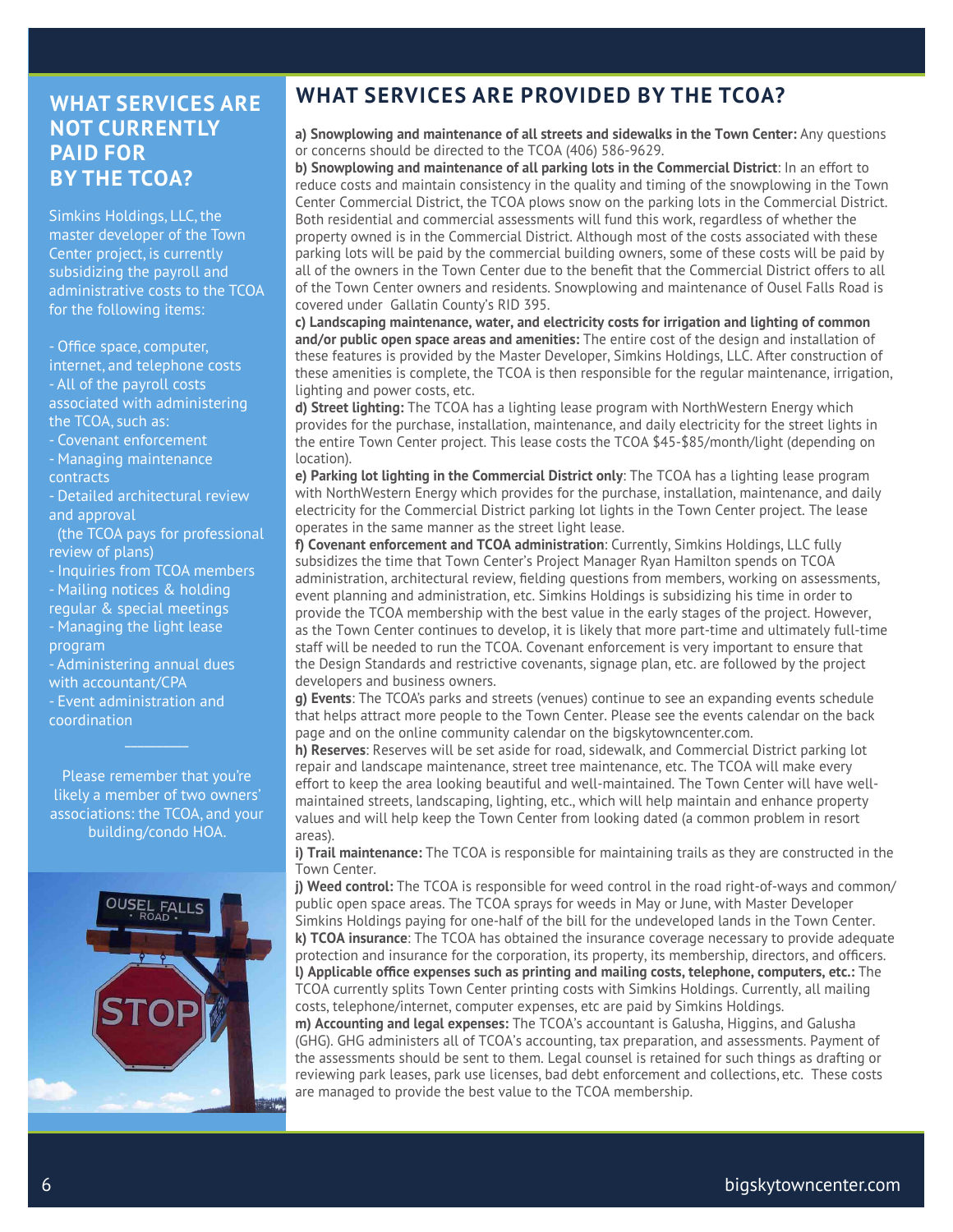bigskytowncenter.com 7

# **FY 2014 OPERATING BUDGET**

|    | <b>Operating Budget</b><br>FY 2014 (Oct 1, 2013 - Sept 30, 2014) |             |                |             |
|----|------------------------------------------------------------------|-------------|----------------|-------------|
|    |                                                                  |             |                |             |
| 1  | Cash In                                                          | 2013 Budget | 2013 Projected | 2014 Budget |
| 2  | Assessments                                                      | 254,488     | 257,608        | 275,000     |
| 3  | Other Income                                                     | 16,500      | 15,104         | 29,500      |
| 4  | Loan from Master Developer                                       | 45,000      | 44,000         | 45,000      |
| 5  | <b>Total Cash In</b>                                             | 315,988     | 316,712        | 349,500     |
| 6  |                                                                  |             |                |             |
|    | <b>Cash Out</b>                                                  |             |                |             |
|    | 8 Accounting                                                     | 10,000      | 7,600          | 2,500       |
|    | 9Bad Debt                                                        | 18,600      | 35,400         | 36,000      |
|    | 10 Bank Charges                                                  | 100         | 27             | 50          |
|    | 11 Copier/Printing                                               | 1,200       | 500            | 500         |
|    | 12 Events, Contract Labor, Advertising                           | 32,000      | 27,400         | 28,000      |
|    | 13 Insurance                                                     | 9,870       | 9,870          | 5,000       |
|    | 14 Legal                                                         | 1,500       | 567            | 1,000       |
|    | 15 Licenses, Permits & Memberships                               | 900         | 1,403          | 1,450       |
|    | 16 Miscellaneous                                                 | 2,500       | 50             | 1,000       |
|    | 17 Professional Review                                           | 3,000       | 750            | 3,500       |
|    | 18 Site Services (repairs/maintenance)                           | 180,000     | 169,192        | 180,000     |
|    | 19 Taxes                                                         | 13,000      | 13,649         | 14,000      |
|    | 20 Utilities                                                     | 45,000      | 56,524         | 60,000      |
| 21 |                                                                  |             |                |             |
| 22 | Prior year Payables                                              | 12,325      | 14,007         | 23,000      |
| 23 |                                                                  |             |                |             |
| 24 | <b>Total Cash Out</b>                                            | 329,995     | 336,939        | 356,000     |
| 25 |                                                                  |             |                |             |
|    | 26 Net Cash Provided (Deficit)                                   | (14,007)    | (20, 227)      | (6,500)     |

# **WE ACCEPT CREDIT CARDS**

The TCOA offers the option of paying your annual dues by credit card. Of course, a check is much preferred, but if a card works better for you, please contact our accountant, Stacy Bateson at (406) 404-1925 or email her at sbateson@amaticscpa.com and ask for a PayPal invoice to be emailed to you. Payment plans can also arranged and are strongly encouraged in lieu of non-payment. Stay in touch!

## **BY THE NUMBERS**

20% - of total TCOA membership is in the commercial district

80% - of total TCOA membership is in the residential district

69% - of total TCOA budget is paid by commercial members

31% - of total TCOA budget is paid by residential members

15% - of total TCOA budget currently paid by Master Developer ownership group for properties owned in the Town Center

# **COMMENTS ON THE 2014 OPERATING BUDGET**

**Line 2** - Assessments for both residential and commercial property remained the same in 2014. Commercial space is assessed \$2.08/sf/yr, and residential units are \$912 /unit/yr. The \$25 annual fee on your invoice goes directly to the Big Sky Community Corporation (BSCC) for Big Sky area trail maintenance, and is not part of the assessments for the TCOA. See additional discussion of the trails maintenance contribution on p.3.

**Line 3** - Other income includes revenue from the \$1,000 new membership/initiation fees, finance charges, event sponsorship, market vendor fees, t-shirt sales, etc. The TCOA is expecting the amount of new membership/initial fees to increase in 2014.

**Line 4** - A budget shortfall is anticipated in the coming year. The balance will be made up by a loan form the master developer, Simkins Holdings, LLC.

**Line 8** - Accounting and tax preparation is managed by Galusha Higgins and Galusha in Bozeman, but is now aided by the help of Karly Bjella who does not charge the TCOA for her work.

**Line 9** - The TCOA has a few delinquent member accounts from previous and current assessments. Liens have been filed on the properties and all efforts are being made to collect these assessments and the associated legal fees and finance charges.

**Line 12** - Erik Morrison is the contract labor shown here and his TCOA duties include website maintenance, event coordination, sponsorship acquisition, social media, advertising, etc. Currently the contract labor is only about 7% of the total expenses. The TCOA does not pay for any of Ryan Hamilton or Karly Bjella's time spent on duties with the TCOA.

**Line 13** - Insurance costs decreased in 2014 due to efforts by the TCOA to negotiate a better price on the contract.

**Line 18** - We feel the quality and reliability of the site services (repairs and maintenance) are worth the investment. Maintaining a clean and inviting site, hosting events, and prompt event clean-up has helped attract businesses to the Town Center. Also, quality and timely snow removal reduces the risk profile of the TCOA.

We continue to make every effort to reduce expenses in all areas without compromising the quality and vitality of the Town Center. Your suggestions are welcome and may be directed to Ryan at ryan@bigskytowncenter.com or 406-580-2260.



**PayPal**